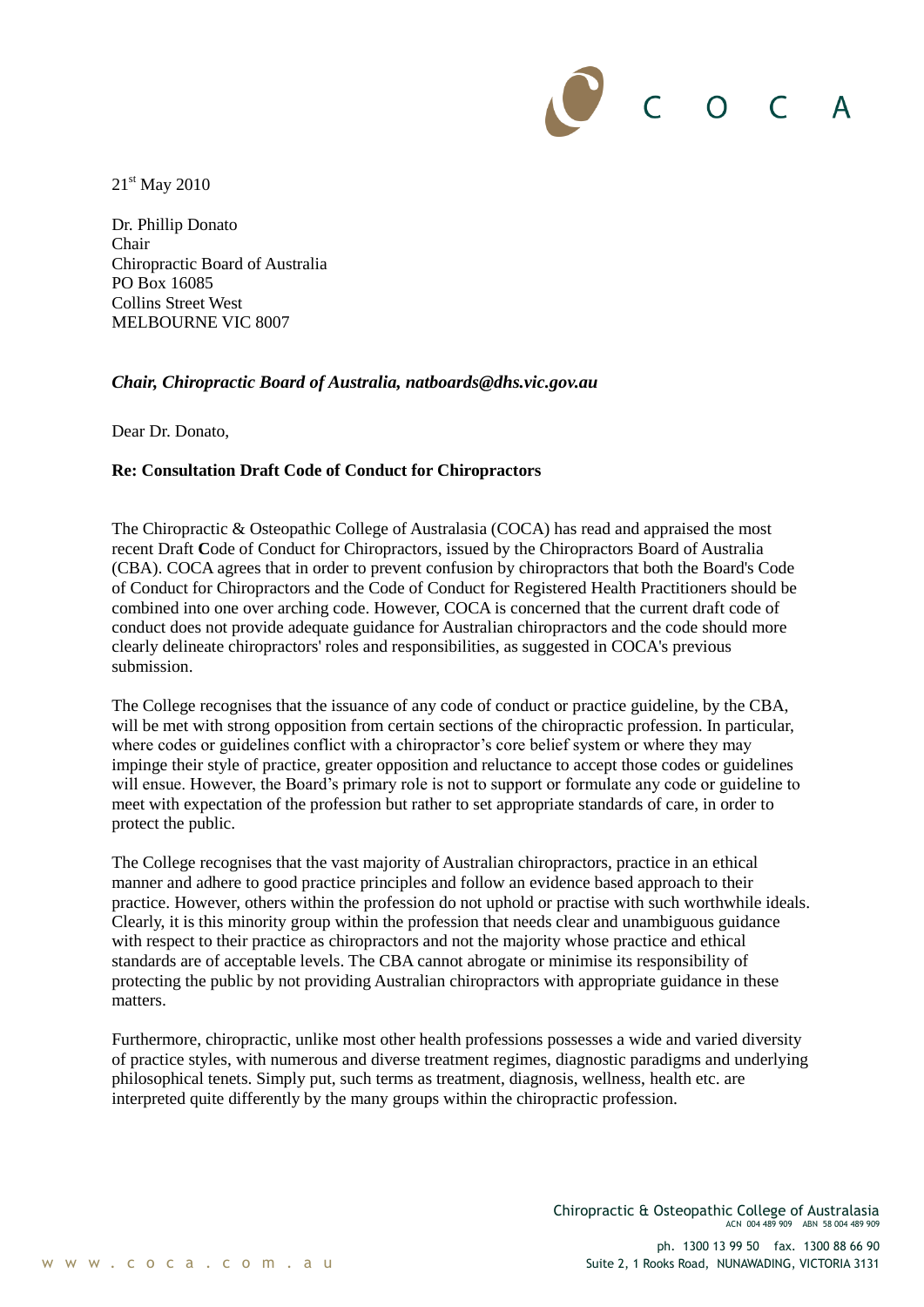On this basis, any generic references or motherhood statements contained in the draft code may suffer from a wide range of interpretation and ultimately not provide the necessary guidance for the profession, as what is and what is not an appropriate standard of practice and or conduct.

In order to highlight this point I draw the Board's attention to Appendix 2: of the code, "Guideline in relation to Radiology/Radiography". The consultation paper refers practitioners to the American College of Radiology (ACR), for the Performance of Spine Radiography in Children and Adults. The consultation paper refers practitioners, via a hyper- link, to an ACR document and suggests that in any decision to obtain clinically-indicated radiographs the practitioner should consider the ACR guidelines. The 2007 revision of the "ACR practice guideline for the performance of spine radiography in children and adults" lists a number of general indicators for spine radiography, including "pain or limitation of motion". This indicator alone would go toward a clinical justification, for some chiropractors, to perform spinal radiography in the absence of any other "red flags" or other clinical indicators. However, the latest 2008 revision of ACR "Appropriateness Criteria" for low back pain removes the "pain or limitation of motion " from its list of indicators and adopts the more traditional "red flag" criteria put forward by most radiography/radiology authorities. The point here is that, in this instance, without clear and prescriptive guidance from the Board some Australian chiropractors would be exposing their patients to unnecessary and harmful radiation by virtue of an ambiguous and outdated guideline.

It must also be recognised that many chiropractic organisations and special interest groups establish and publish their own unique guidelines, which are formulated to suit particular styles of practice or philosophical tenets. While some of these guidelines may adhere to evidence based practice principles and are formulated using well established and appropriate criteria, many guidelines do not. Practising chiropractors may not possess the necessary training or expertise in order to effectively critically appraise all the published guidelines and therefore it is incumbent on the Board to provide those practitioners with the necessary guidance in such circumstances.

In general, the College believes that the Consultation Draft Code of Conduct for Chiropractors needs to be more prescriptive, in order to avoid confusion by chiropractors as to its intent and to provide clear unambiguous guidance for chiropractors as to what is acceptable and unacceptable conduct.

It is also worthy to note that under the proposed legislation an approved registration standard or a code or guideline approved by a National Board, is admissible in proceedings as evidence of what constitutes appropriate professional conduct or practice for the health profession. The College suggests that codes of conduct and guidelines on practice standards, which lack specificity or are ambiguous and generic in nature, could not be used as evidence in any disciplinary actions taken by the Board, as they open themselves to criticism and become vulnerable to different interpretations.

The "Code of Conduct" should be designed in such a way as to provide practitioners with a framework to guide professional judgement and to assist the Board in their fundamental role of protecting the public by setting and maintaining standards of good practice. The code should also provide the CBA with a framework upon which it can make decisions regarding registration applications and notifications of misconduct. The proposed code fails to fully address these aims, particularly in relation to guidance in matters of misconduct and more importantly protection the public.

Specifically the College urges the CBA to address the following areas of conduct:

# **Professional Values and Qualities/Providing Good Care**

# **Chiropractic Care of Children**

The Board suggests that practitioners should have qualifications and experience when providing advice on over the counter scheduled medicines, herbal remedies and vitamin supplements.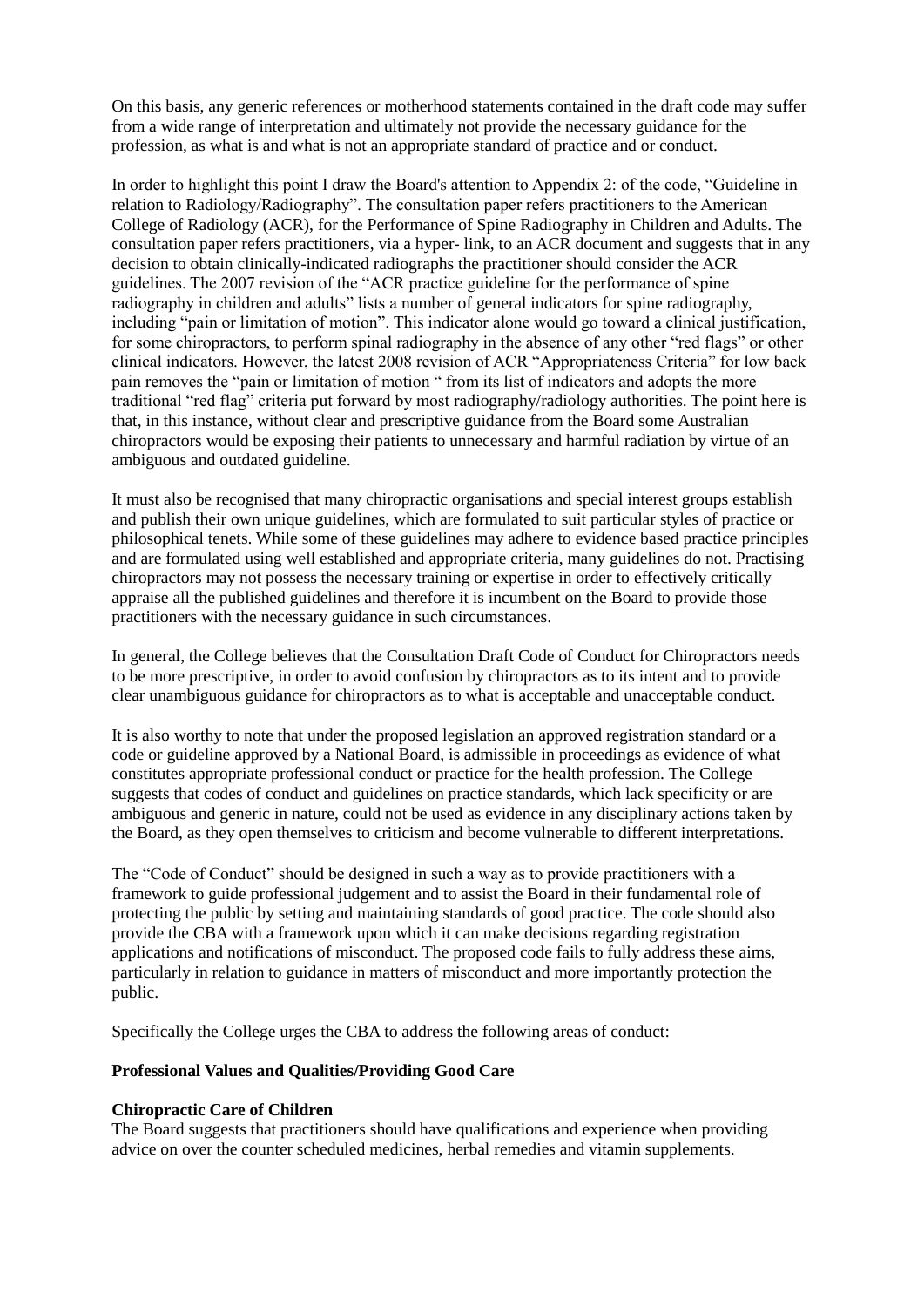The treatment of children by chiropractors a for wide range of health conditions appears to be expanding, yet the Board has not seen fit to alert practitioners that they should consider whether they have appropriate training and qualifications to undertake such treatment.

Certain treatments, assessments and examination procedures for children require far more extensive training and experience than provided in some undergraduate chiropractic teaching institutions. It is incumbent on chiropractors who engage in the treatment of children to possess the necessary training, skills and experience to competently provide care for children.

Recommendation: That the code of conduct is amended to include a statement that practitioners should be aware that assessment, examination and treatment of children may require skills, training and or experience beyond that provided in undergraduate training.

### **Health Screening**

Practitioners should be aware that "screening" for health problems may be associated with harms such as false positives which may generate patient anxiety and unnecessary treatment.

Recommendation: That the code of conduct is amended to include a statement that when practitioners engage in health screening they should be aware of the reliability of the screening method and inform participants involved in the screening of the potential for false positive results.

### **Informed Financial Consent – Fees**

Where patients elect to undergo pre-paid financial agreements, relating to their care, it is incumbent on practitioners to justify ongoing treatment beyond 3 months or 12 visits via the use of validated patient outcome measures. Evidence based practice guidelines for all health professionals require clinical justification via the use of validated outcome measures in any long term treatment program and this form of justification should be mandatory for chiropractors who engage their patients in protracted treatment plans.

Recommendation: That the code of conduct is amended to include a statement that where treatment extends beyond 3 months or 12 visits, whichever is the greatest, that clinical justification for continued care includes the use of validated patient outcome measures.

### **Use of Diagnostic Tools, Tests and Procedures**

The College agrees with the general thrust and intent of the code with respect to the use of diagnostic tools, tests and procedures. However, the College suggests that specific reference is required for practitioners using surface electromyography (sEMG) and thermography. These diagnostics aids are widely used by many chiropractors in advertising their practices and in the diagnostic evaluation of patients. Many chiropractors are potentially mislead as to the clinical reliability or validity of these instruments, either by the promotional advertising put forward by the manufacturers of these instruments or by research that does not withstand critical appraisal. The Chiropractors Registration Board of Victoria recently undertook an extensive literature review on the reliability and validity of sEMG, as typically used by chiropractors. (1) After reviewing this study and others,(2-9) the Board concluded that there is a lack of good quality evidence to support the clinical use of sEMG by chiropractors as a diagnostic tool in the assessment of functional biomechanical disorders of the spine, including the detection of vertebral subluxations.

The Board was of the opinion, that the use of sEMG in clinical practice by some practitioners may expose the public to the risk of receiving a misdiagnosis, inappropriate treatment or treatment not necessarily required for their health and well-being. Similar criticisms and potential harms also arise from the use of thermography in chiropractic practice(5,8). Many chiropractors may not possess the skills necessary to critically appraise the literature and scientific merit of theses diagnostic tools and may therefore be mislead by misinformation or inaccurate information as to the diagnostic reliability and validity of these instruments.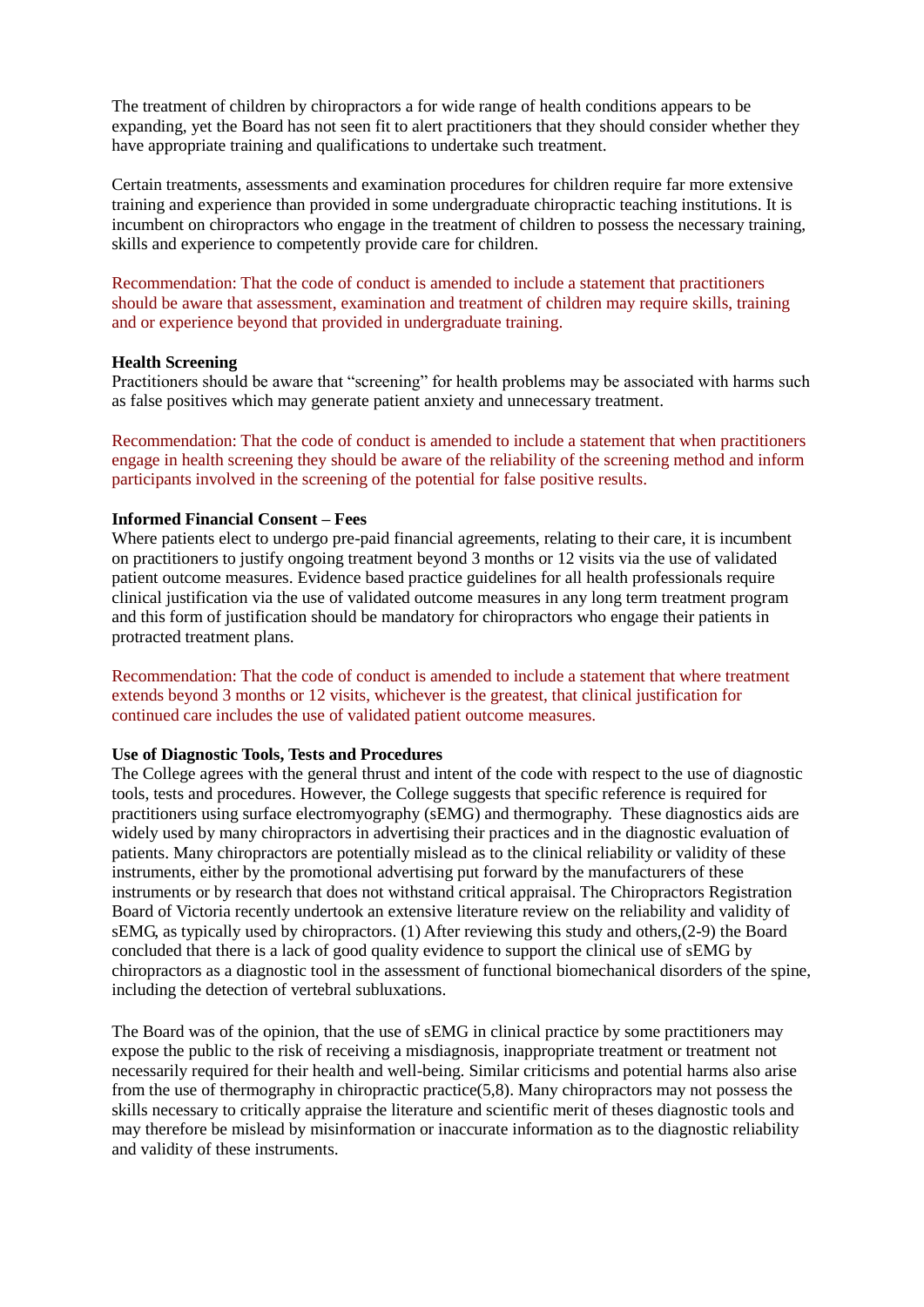Therefore, in such circumstances chiropractors should be guided by the CBA on the appropriate clinical use of these instruments.

Recommendation: That the code of conduct be amended to reflect that the current scientific evidence does not support the use of static sEMG or thermography in the diagnosis or prognosis of vertebral subluxations or other neuro-pathomechanical syndromes.

- 1. Brian Budgell D.C., Ph.D.The Use of Surface Electromyography in the Assessment of Functional Biomechanical Disorders of the Spine A Report to the Chiropractors Registration Board of Victoria Submitted July 12, 2007
- 2. Clinical utility of surface EMG: report of the Therapeutics and Technology Pullman SL, Goodin DS, Marquinez AI, Tabbal S, Rubin M. Clinical utility of surface EMG: report of the Therapeutics and Technology Assessment Subcommittee of the American Academy of Neurology. Neurology 2000 Jul 25;55(2):171-7.
- 3. Technology review: the use of surface EMG in the diagnosis and treatment of nerve and muscle disorders American Association of Electrodiagnostic Medicine American Academy of Physical Medicine and Rehabilitation *Muscle Nerve* 22: Supplement 8: S239-S242, 1999
- 4. Kamei K, Kumar DK, Polus BI. Reliability and validity of surface electromyography (SEMG) to study the functional status of lumbar paraspinal muscles during execution of the unsupported sitting posture Chiropractic Journal of Australia (1)37;2007
- 5. Chiropractic Best Practices. A Systematic Review by the Research Commission of the Council on Chiropractic Guidelines & Practice Parameters
- 6. Austin D McMillin The role of diagnostic instrumentation in the evaluation of spine trauma. Publication title:Topics in Clinical Chiropractic. Frederick: Sep 1998. Vol. 5, Iss. 3;
- 7. Meyer JJ. The validity of thoracolumbar paraspinal scanning EMG as a diagnostic test: an examination of the current literature. J Manip Ther Physiol 1995:18(7);482-4
- 8. Boline PD et al Interexaminaer reliability of eight evaluative dimensions of lumbar segmental abnormality: Part II J Manip Physiol Ther 1993:16(6); 363-74
- 9. Lehman GJ, McGill SM. The importance of normalisation in the interpretation of surface electromyography: A proof of principle. J Manip Physiol Ther 1999:22(7)

# **Public health – Vaccination**

The College refers the Board to its previous submission in this regard. It is assumed that the Code of Conduct for Registered Health Practitioners was intended to apply to all health practitioners, including chiropractors. As previously stated this code of conduct emphasises that as part of good practice, practitioners have a responsibility to promote the health of the community, through disease prevention and control and education. The code also suggests that practitioners put aside their own personal beliefs and values, when they conflict with professional values, such as health promotion and disease prevention and that they understand the principles of immunisation against communicable diseases and *be immunised against relevant communicable diseases.* The current draft code of conduct does not contain the recommendation for chiropractors to be immunised against relevant communicable diseases. However, a review of the codes and guidelines of the various health practitioner boards indicates that, with the exception of the Psychology Board of Australia, the six other Boards, who have issued codes of conduct for their professions, suggest that good practice involves not only understanding the principles of immunisation against communicable diseases but also for practitioners to be immunised against relevant communicable diseases*.* 

Given that most other boards have adopted this sensible and accountable approach to immunisation, the College would be grateful if the Board would provide the rationale it employed to justify its position in this regard.

There is clear scientific consensus in favour of mass vaccination as a safe and cost effective public health intervention. Most State and Territory Governments, in line with recommendations form the National Health and Medical Council of Australia, (1) either require or recommend that health care workers who are in contact with their patients be immunised against relevant communicable diseases.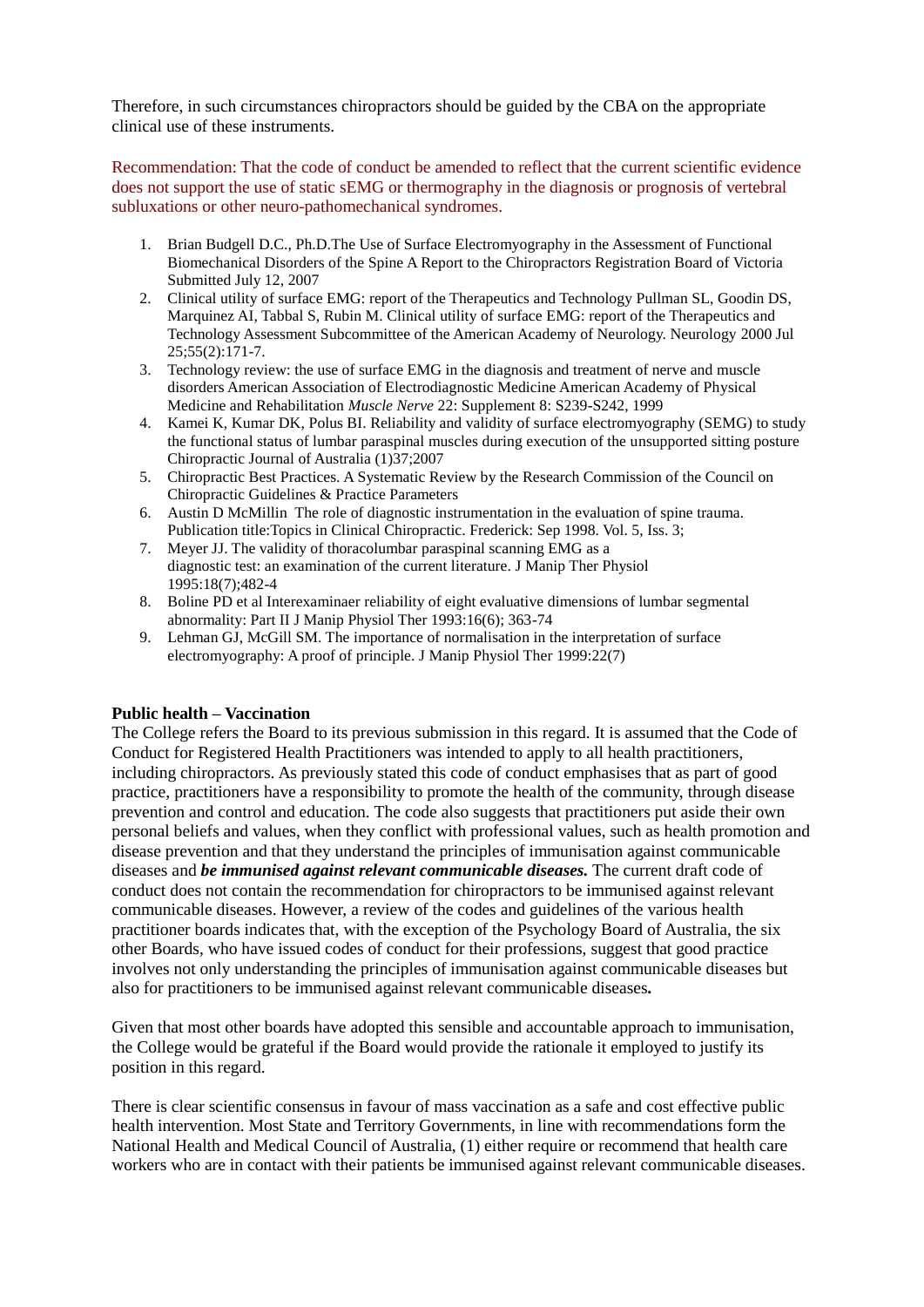This consensus is reflected in the strong pro-vaccination policies adopted by the United Nations, the Victorian and Australian Governments and governments of most other developed countries.

Substantial evidence exists that many chiropractors adopt an anti-vaccination policy and that often those personal beliefs are discussed with their patients and in so doing they may discourage those patients, and their children, from undergoing vaccination. (2,3)

The College can only restate its view, that the Board include in its code of conduct, reference to the need for chiropractors to set aside any anti-vaccination beliefs they have, in favour of the promotion of health and disease prevention through vaccination and to be immunised against relevant communicable diseases.

Recommendation: That the code of conduct is amended to include statements:

- a) That chiropractors should ensure that any information they provide to patients accurately reflects the contemporary scientific evidence in favour of vaccination and that the Victorian and Australian governments have in place pro-vaccination policies.
- b) That when any information is provided to patients regarding any side-effects or negative impacts of vaccination that the information is balanced in content, reflects the current scientific research in this area and is not provided outside its appropriate context.
- c) That the display of posters, pamphlets or other written material is balanced in content and reflects the current scientific research in this area.
- d) That, unless the practitioner has appropriate training in this field, when asked by a patient or the public to comment on or provide information on vaccination or immunisation, that the patient or public be referred to other health professionals with more extensive knowledge and training in this field.
- e) That practitioners should be immunised against all relevant communicable diseases.
	- 1. NH&MRC. Infection Control in a Health Care Setting. Guidelines for the prevention of transmission of infectious diseases. 1996.
	- http://www.nhmrc.gov.au/\_files\_nhmrc/file/publications/synopses/withdrawn/ic6.pdf
	- 2. Page SA et al Immunization and the chiropractor-patient interaction: a Western Canadian study. J Manip Physiol Ther 2006;29(2):156-61
	- 3. Smith PJ et al. Association between health care providers' influence on parents who have concerns about vaccine safety and vaccination coverage. Paediatrics 2006;118(5):e1287-92

# **Professional boundaries**

The draft code of conduct in this area of practice predominately deals with exploiting the vulnerability of patients and the abuse of the practitioners' position of power in relation to practitioner patient sexual relationships. The previous draft code of professional practice covered this important area of practitioner/patient inter-relationships in far more detail than the current draft code of conduct. While the College does not recommend that all the matters raised in the previous code of practice be included in this code, it does suggest that examples of some forms of unacceptable behaviour be included in this section of the code, in order for practitioners to fully understand what the Board and society consider to be transgressions of professional boundaries.

Recommendation: That the code of conduct is amended to more clearly delineate the type and nature of professional boundary transgressions.

# **Health records**

The College suggests that the proposed code of conduct does not adequately address a practitioner's responsibility with respect to the maintenance and handling of health records. Practitioners should be alerted to their responsibilities as mandated under the Australian Government, Office of the Privacy Commissioner and individual State and Territory legislation, relating to the maintenance and handling of health records.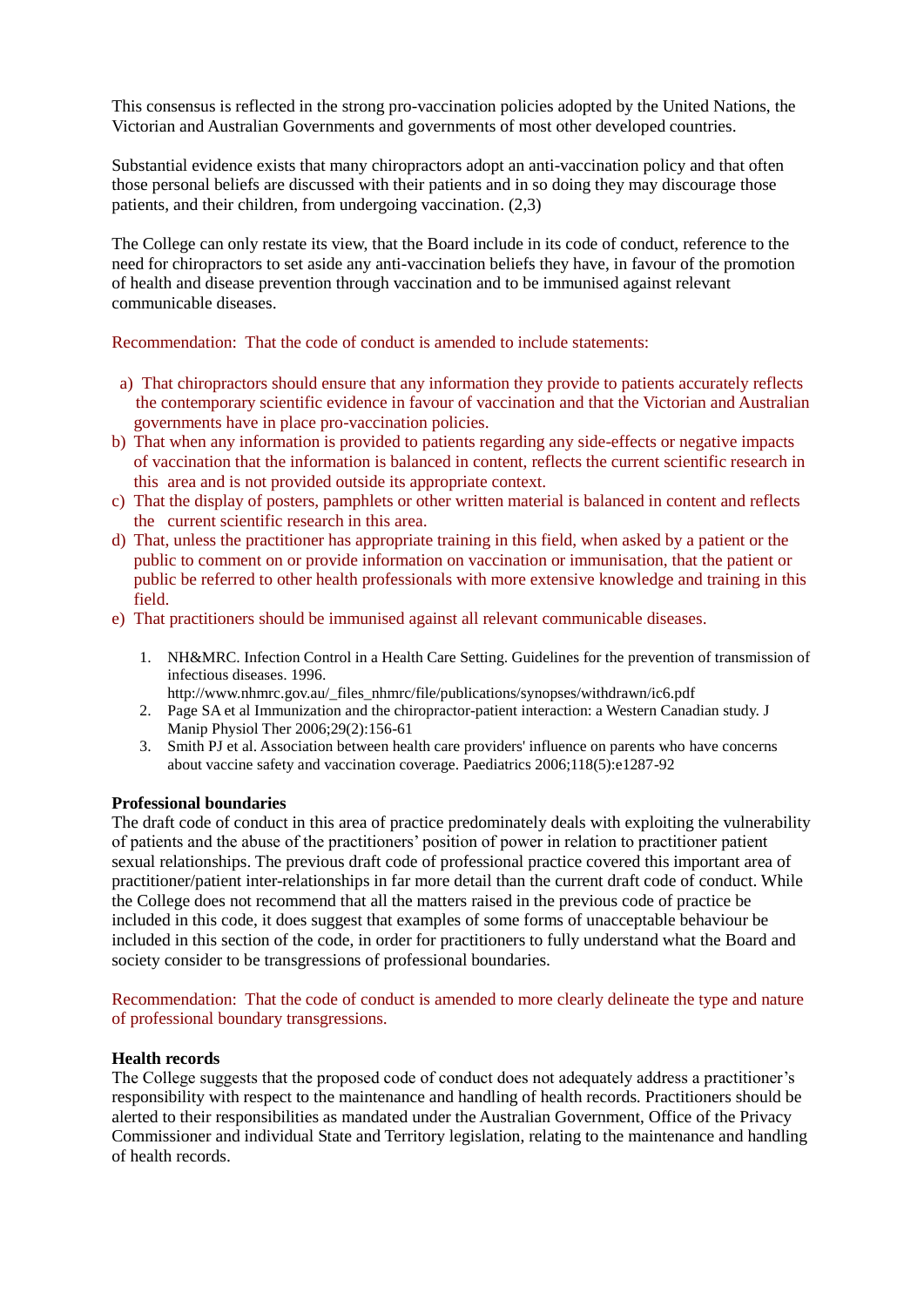Recommendation: That the code of conduct is amended include reference to Australian, State and Territory government legislation in respect of the maintenance and handling of health records.

#### **Teaching, supervising and assessing**

The current draft code of conduct fails to adequately address and give guidance to field practitioners engaged in clinical supervision, mentoring or assessment of students. While the College understands that many aspects of this form of student training will be addressed as part of teaching institution accreditation, the Board also has a direct responsibly to the profession, students and the public in ensuring that registered chiropractors, who become involved in this form of education, have the necessary training and experience. While it is beyond the scope of this submission to provide the Board with a detailed proposal relating to student supervision and assessment the College strongly recommends that the Board issue specific guidelines on this aspect of student training. Failure to do so may result in students receiving inadequate or inappropriate supervision and training and therefore place the public at increased risk.

Recommendation: That the code of conduct be amended to include appropriate guidelines on student supervision and intern placement in private chiropractic practices.

The current code of conduct, point 11.4, c), relating to Students, states that patients be informed about the involvement of students and encouraged to provide their consent for student participation. The College suggests that before a student actively participates in the clinical encounter, that formal informed consent be obtained from the patient. In cases where a student is passively involved in the clinical encounter, such as during observation, that consent also be obtained. Consent in these circumstances may be verbal and if provide by the patient it should be recorded in the patient's clinical file. The patient should also be advised, as part of the consent process, that any refusal to allow student involvement will not adversely affect the provision of care by the supervising chiropractor.

Recommendation: That the code of conduct is amended to include a provision:

That where a student is actively involved in a clinical encounter that formal informed consent be obtained from the patient prior to the student involvement.

That where a student is passively involved a clinical encounter, such as observation, that as a minimum verbal informed consent be obtained from the patient prior to the student involvement

That in any circumstance where a student is involved in a clinical encounter that the patient is informed that they may refuse to allow student participation and that such refusal will not adversely affect the provision of care by the supervising chiropractor.

#### **Reporting Child Abuse**

The College notes that the previous Code of professional practice for chiropractors in Australia, included reference to the legal responsibility of chiropractors to report suspected child abuse to the relevant authorities.

As chiropractors concern themselves mainly with the treatment of musculoskeletal conditions it is possible that they may be asked to treat children with injuries that result from child abuse. The College therefore recommends that the code of conduct be amended to include appropriate guidance for practitioners should they encounter suspected child abuse.

Recommendation: That the code of conduct be amended to include the following clauses relating to the reporting of suspected child abuse:

In each State, the law relating to child protection is set out in relevant legislation.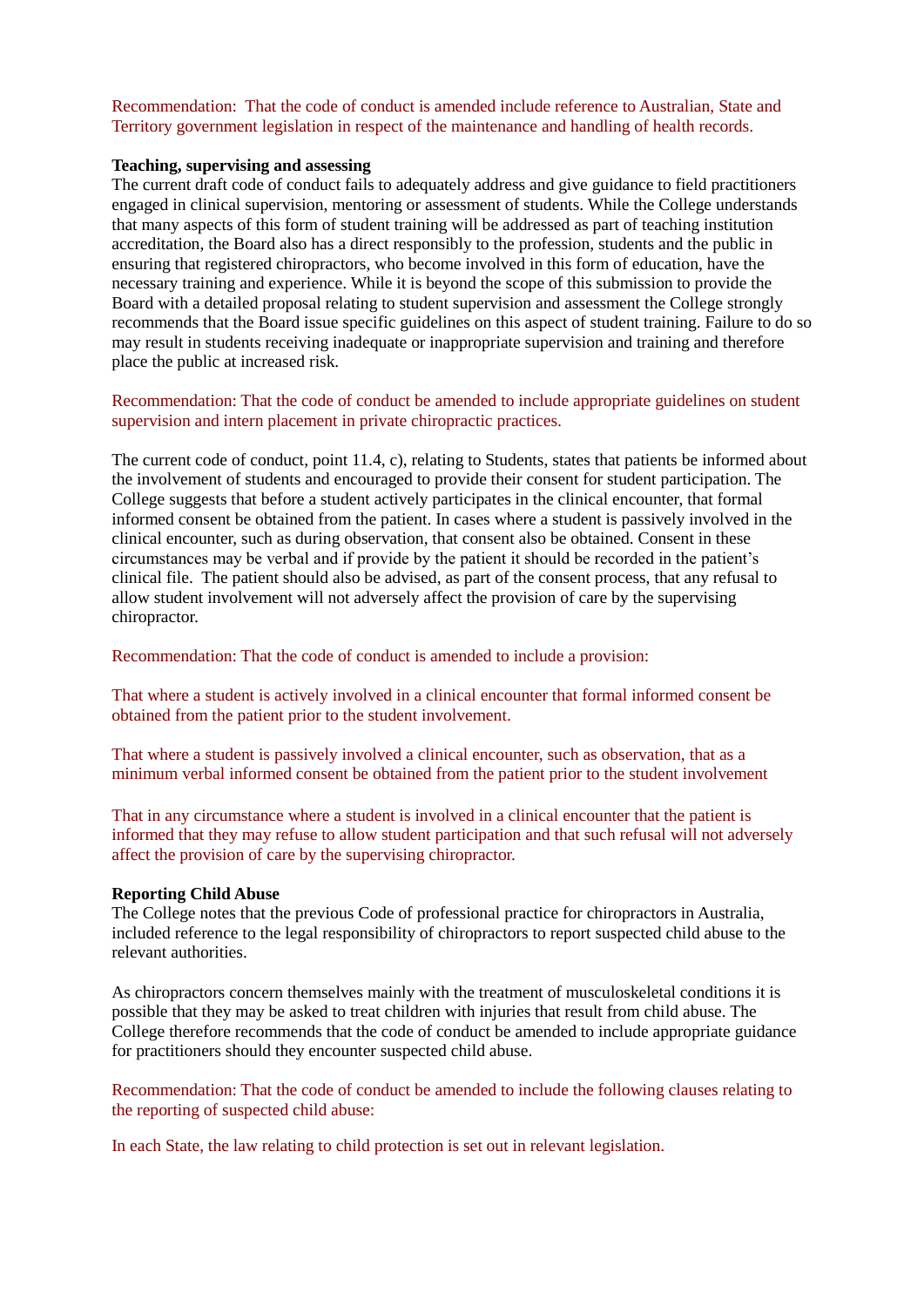Most State Acts make it compulsory for certain groups of people to report suspected child abuse to their local child protection service or agency when they have formed a reasonable suspicion, in the course of their work, that a child or young person has suffered or is suffering sexual abuse or nonaccidental physical injury.

A practitioner who has formed a reasonable suspicion that a child or young person has suffered or is suffering sexual abuse or non-accidental physical injury should report the matter to their local child protection service or agency.

If not otherwise required to by relevant legislation, a practitioner who believes or suspects that a child or young person is in need of care and protection should report the matter to their local child protection service or agency.

### **Spinal Screenings**

Given the aims and nature of public spinal screenings it is not possible to provide screening participants with any diagnosis and therefore any suggestions on proposed treatment. Further, during spinal screenings some chiropractors utilise tools and equipment which lack the necessary clinical reliability and validity for such a purpose, such as sEMG and thermography.

Recommendation: That the code of conduct is amended to include statements:

Due the aims and nature of public spinal screenings it is inappropriate to offer screening participants with any diagnosis or treatment options.

Only tools and instruments which have been shown to have acceptable levels of reliability and validity should be used in spinal screenings.

### **Radiology/Radiography**

The scientific literature now strongly warns all health practitioners about the harms caused by excessive and unnecessary radiation and the need to carefully examine the risk/ benefit ratio before performing any diagnostic radiation procedure. Evidence based practice suggests that diagnostic Xray examinations should only be performed when there is adequate clinical justification.

As previously mentioned, the Board's reference to the American College of Radiology's, "Practice guideline for the performance of spine radiography in children and adults, Revised 2007," is misleading. This guideline lists as one criteria, as a general indicator for spinal X-rays, "pain or limitation of motion". The ACR's 2008 Appropriateness criteria for the use of X-ray in cases of low back pain do not include "pain or limitation of motion "as an indicator for X-ray investigation. (1) In fact the revised paper states "It is now clear from the above studies and others that uncomplicated acute low back pain or radiculopathy is a benign self-limiting condition that does not warrant any imaging studies."

This recommendation is in keeping with other published recommendations on the use of radiography for spinal pain. In particular, this recommendation is supported by the NH&MRC's 2008 publication, "Lumbar spine imaging in acute non-specific low back pain – A summary of the best available and information on current clinical practice." (2) Furthermore, a literature search, of the international scientific literature for clinical practice guidelines for acute non-specific low back pain resulted in 13 guidelines, all of which recommended against the use of X-rays in the absence of "red flags".(3-15) Similar guidelines were also published by the Department of Health in Western Australia in relation to non-traumatic neck pain. These guidelines also recommended that plain film X-ray examination should only be performed in the presence of "red flags".(16)

With respect to chiropractic radiography, in 2008 Bussiėres et al (15) published an expert consensus on "Diagnostic imaging practice guidelines for musculoskeletal complaints in adults -An evidencebased approach-Part 3: spinal disorders."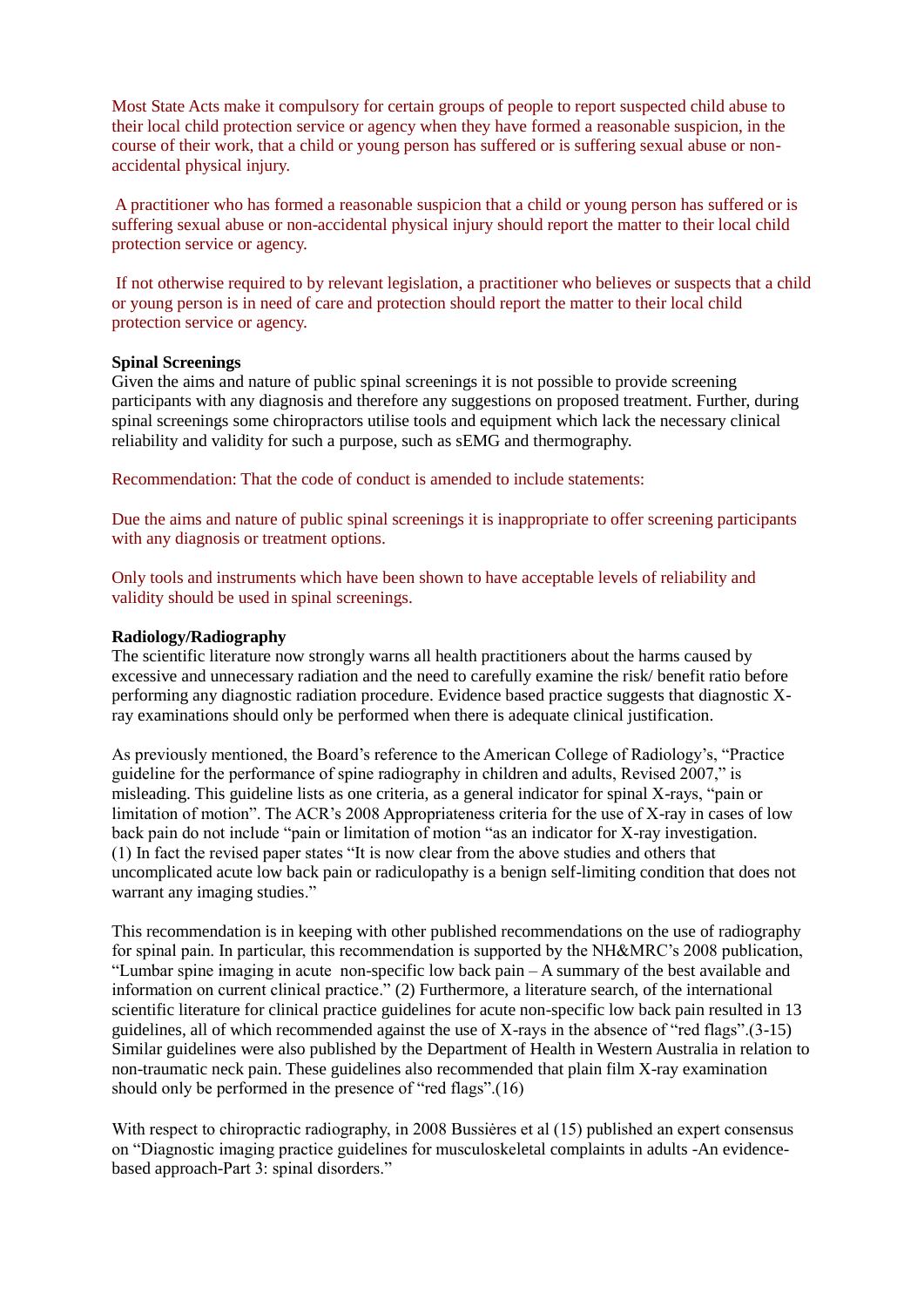The consensus was arrived at after 45 Delphi panellists undertook to formulate radiography guidelines for the chiropractic profession. These guidelines are in agreement with other recognised guidelines on the use of spinal radiography and do not support the use of radiography except in the presence of recognised "red flags". The author's also stated that routine lumbar spine radiography is not indicated because of the low incidence of unexpected findings and that X-rays taken to identify spinal anomalies such as blocked vertebrae, spina bifida occulta, facet tropism etc. prior to spinal manipulation are not recommended.

The study also recommends that radiography should not be performed for the purpose of biomechanical and postural analysis. This is an important recommendation, as some chiropractors routinely use X-rays to perform such tasks and to detect vertebral subluxations or perform periodic spinal X-rays, in order to quantify changes in spinal posture, as a consequence of treatment provided.

The College suggests that in order to provide clear guidance on the appropriate use of spinal radiography in chiropractic practice, that the Board publish the specific indicators for plain film radiography as previously presented as "red flags" in the Code of Professional Practice for Chiropractors in Australia.

The College suggests that practitioners be informed that routine or repeat radiography in chiropractic practice, to assess postural and biomechanical disorders, is not supported by the literature and may be inappropriate.

The College also suggests that in the absence of other clinical signs and symptoms, the use of spinal radiography to detect congenital anomalies of the spine, without justifiable clinical signs and symptoms is not supported by the literature and may be inappropriate.

Recommendation: That the code of conduct be amended to give clear guidance for practitioners in the use of spinal radiography:

A practitioner must be able to justify any decision to obtain any diagnostic imaging of a patient and demonstrate that any benefits outweigh the risks associated with ionizing radiation.

The need for X-rays must be supported from the clinical history and examination in which "red flags" (suspected pathology) are identified and in accordance with the appropriateness criteria suggested by, Bussiėres E et al. Diagnostic imaging practice guidelines for musculoskeletal complaints in adults - An evidence-based approach-Part3: Spinal Disorders (15)

The clinical indications for requiring X-rays of children is limited to conditions such as fracture, dislocation, bone pathology, unresolved skeletal/spinal pain, scoliosis and to exclude or confirm a clinical suspicion of conditions which may be a contra-indication to proposed care.

Routine X-ray screening of consumers including the routine evaluation or re-evaluation of biomechanical/postural disorders, other than for progressive scoliosis or other exceptional circumstances, is not supported by the scientific literature and may be inappropriate.

X-ray examination for the detection of congenital anomalies of the spine, without justifiable clinical signs and symptoms, is not supported by the scientific literature and may be inappropriate.

- 1. ACR Appropriateness criteria. Low back pain. Uncomplicated acute low back pain and or radiculopathy, non- surgical presentation. No red flags. American College of Radiology 2008.
- 2. Lumbar spine imaging in acute non-specific low back pain A summary of the best available and information on current clinical practice. National Health and Medical Research Council. 2008 [http://www.nhmrc.gov.au/\\_files\\_nhmrc/file/nics/news\\_events/Lumbar%20imaging%20in%20acute%2](http://www.nhmrc.gov.au/_files_nhmrc/file/nics/news_events/Lumbar%20imaging%20in%20acute%20non-specific%20low%20back%20pain%20%5BPDF%20130%20KB%5D.pdf) [0non-specific%20low%20back%20pain%20%5BPDF%20130%20KB%5D.pdf](http://www.nhmrc.gov.au/_files_nhmrc/file/nics/news_events/Lumbar%20imaging%20in%20acute%20non-specific%20low%20back%20pain%20%5BPDF%20130%20KB%5D.pdf)
- 3. Institute for Clinical Systems Improvement (ICSI) 2008
- 4. New Zealand Guidelines Group (NZGG) 2004